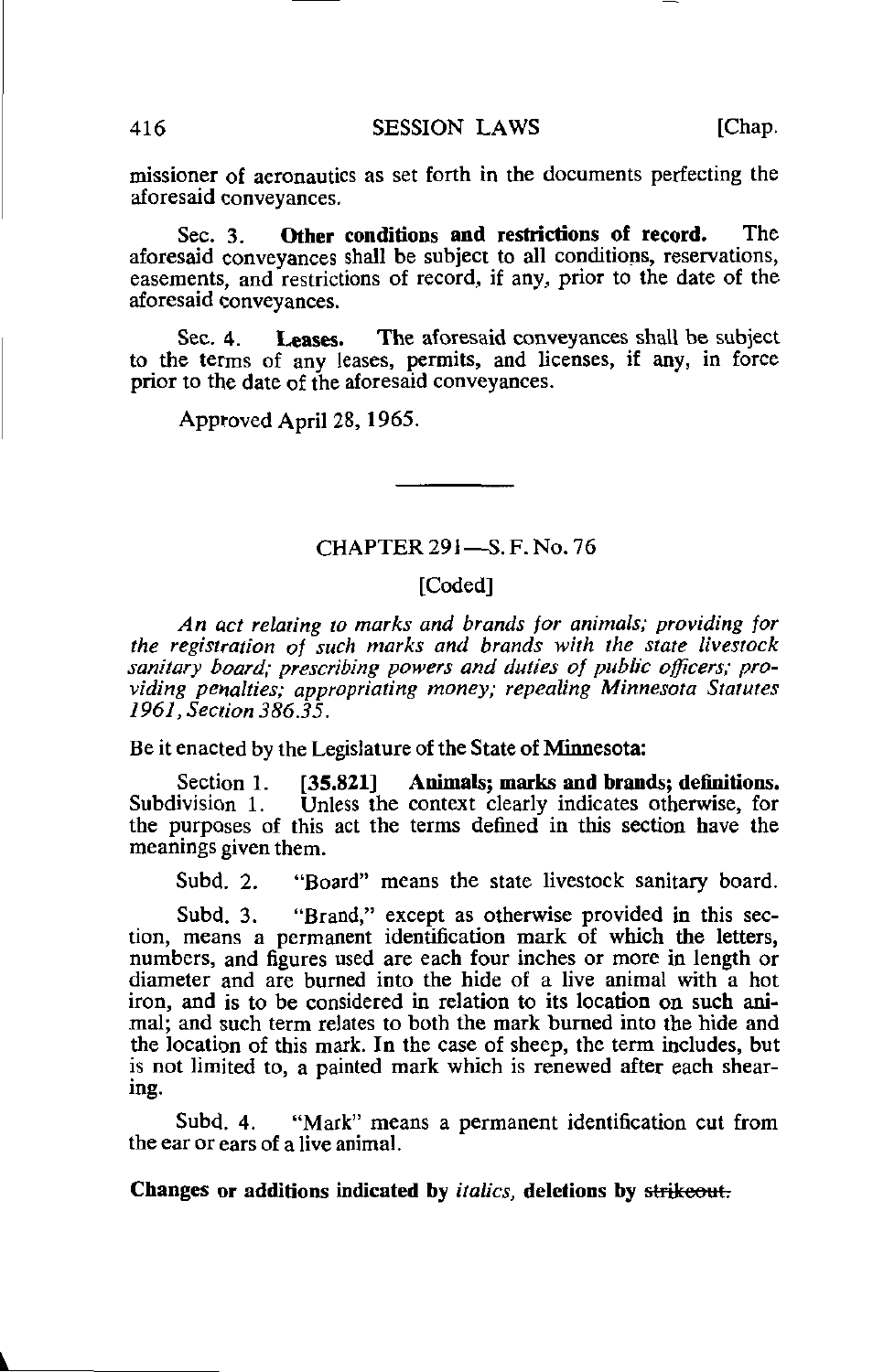Subd. 5. The term "animal" means any cattle, horse, sheep, or mule.

Sec. 2. [35.822] Registration of marks or brands with live-<br>stock sanitary board. The board shall approve marks or brands The board shall approve marks or brands for registration, issue certificates of approval, and administer the provisions of this act. The board shall publish a state brand book which shall contain a facsimile of each and every mark or brand that is registered with it, showing the owner's name and address together with the pertinent laws, rules, and regulations pertaining to brand registrations and reregistrations.

Sec. 3. [35.823] County records. After the final enactment of this act, but before the effective date of this act, the register of deeds of each county shall submit to the board such information as the board may require relating to marks or brands recorded in the county pursuant to Minnesota Statutes, Section 386.35, including but not limited to a description of each mark or brand so recorded and the name and address of the person who recorded the mark or brand. After the effective date of this act, it shall be unlawful for a register of deeds to record a mark or brand.

Sec. 4. [35.824] Notice to mark and brand holders; appli-<br>n for registration: penalties, duplicate brands. Immediately cation for registration; penalties, duplicate brands. upon receipt of the information required by section 3 of this act, the board shall notify each holder of a mark or brand that marks or brands are registered pursuant to this act and that the board will, on or before January 1, 1966, and every ten years thereafter, cause to be published a state brand book showing all marks or brands recorded with the board prior to September 1, 1965, and every ten years thereafter. The board shall prepare a standard form which shall be mailed to all holders of registered county marks or brands. The board also shall supply these forms to county auditors for distribution to those who desire to apply for a brand. The application shall show a left and right side view of the animals upon which a mark or brand will be eligible for registry. The mark or brand location shall be designated to the following body regions: Head, bregma, and right and left jaw, neck, shoulder, rib, hip, and breech. The applicant shall select not less than three distinct marks or brands and list them in preferred order and he shall likewise select three locations on the animal and list them in preferred order. The application shall be properly signed and notarized and accompanied by a fee of \$10. The mark or brand, if approved and accepted by the board, shall be of good standing during the ten year period in which it is recorded. Any person who knowingly places upon any animal a mark or brand which has not been registered with the board and which is in duplication of a mark or brand that is registered with the board is guilty

## Changes or additions indicated by *italics*, deletions by strikeout.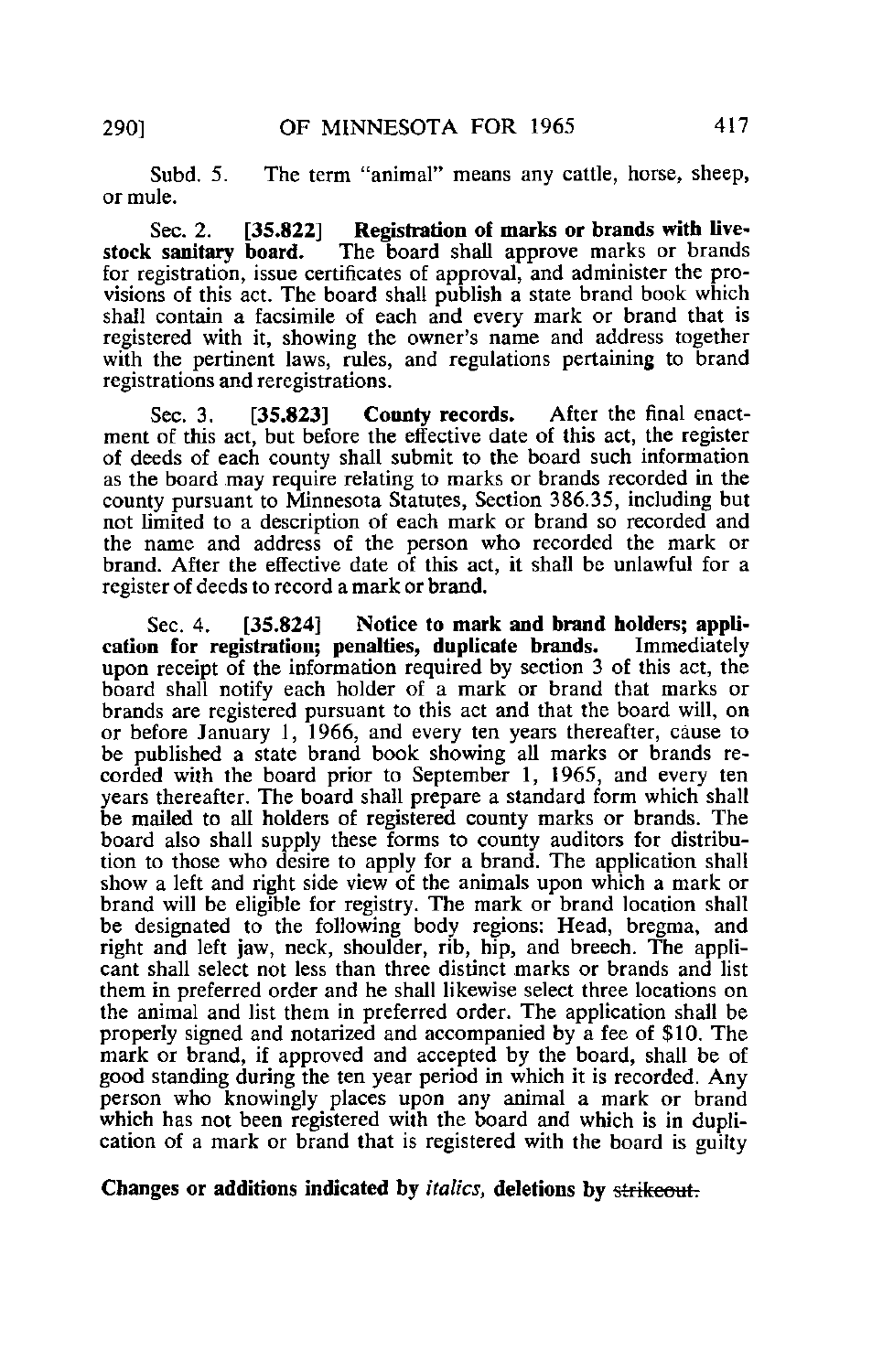of a felony. "Duplication" constitutes the use of a similar mark or brand, used in any position on the animal designated for the use of a registered mark or brand, such as the head, bregma, jaw, neck, shoulder, rib, hip, or breech. Any person who alters or defaces a brand or mark on any animal to prevent its identification by its owner, is guilty of a felony.

Sec. 5. [35.825] Checking of applications: conflicts. After final enactment of this act all marks or brands received by the board shall be held and listed by the board, which shall immediately proceed to check the mark or brand applications for conflicts; and should any be found the fee so advanced along with the conflicting application shall be returned to the person making the application.

Sec. 6. [35.826] State brand books; reregistration of marks,<br>brands. All mark or brand applications passed upon and ap-All mark or brand applications passed upon and approved shall be sorted in a systematic manner and published in the first edition of the state brand book, which shall be published on or before January 1, 1966. Thereafter, supplements shall be published every year, and every ten years a revised brand book shall be published. At least six months before publication of any revised state brand book, all registered mark or brand owners and assignees in the previous book or supplements thereto shall be notified in writing that their mark or brand will terminate in six months and that the mark or brand must be renewed. A reregistration fee of \$5 shall be charged for the ensuing ten year period or fraction thereof. Failure to renew a mark or brand on or before the tune specified, in accordance with the provisions of this act, is considered an absolute abandonment to the state of the mark or brand. The board may not reissue a mark or brand so abandoned except to the original owner upon proper application.

Sec. 7. **[35.827]** Sale of brand books. The state brand book, and all supplements thereto for the ten year period, shall be sold to the public for \$5. The state brand book alone shall sell for \$3, and any supplement to any brand book shall be sold at \$.50 each. The board shall distribute to each county auditor and the sheriff of each county all brand books and supplements thereto without cost to their respective county.

Sec. 8. [35.828] Evidence. Marks or brands appearing in the current edition of the state brand book, or supplements thereto, shall be prima facie evidence of ownership and take precedence over marks or brands of like kind, should the question of ownership arise. The owner whose mark or brand does not appear in the state brand book, or supplement thereto, shall produce evidence to establish his title to the property in the event of controversy.

Changes or additions indicated by italics, deletions by strikeout.